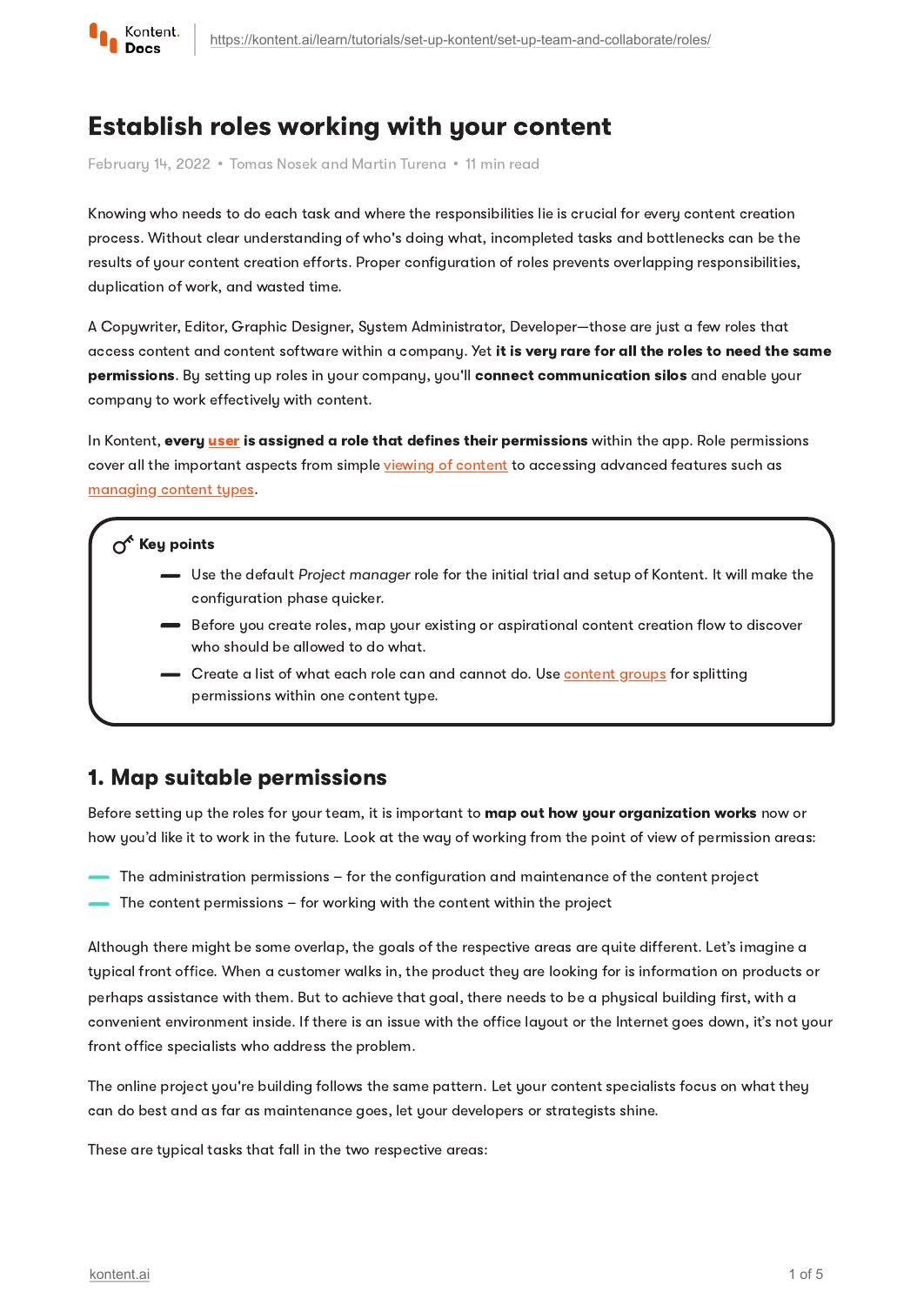

| <b>Administration</b>                  | Content        |
|----------------------------------------|----------------|
| Configure and update the content model | View content   |
| Manage users, roles, and workflows     | Create content |
| Manage subscription plans              | Edit content   |
| Manage APIs                            | Delete content |

#### **Publishing permissions**

If you're looking for publishing permissions, those are part of the workflow. Workflows are described in the next part of the [series.](https://kontent.ai/learn/tutorials/set-up-kontent/set-up-team-and-collaborate/workflows/)

#### Who's suitable for administration permissions

These permissions are typically for administrators and developers of your project. At the beginning of your project implementation, those are also the people that will have access to Kontent first.

The predefined Project manager role is a good start as its permissions are unlimited. This way, everyone that's in the project from the beginning can explore Kontent's possibilities.

For further implementation and later production phases, it's useful to assign these permissions only to those people that need to change core properties and are aware of their impact. Changing content types, managing APIs, and other permissions may break your apps if mishandled.

See what each permission allows in the [reference.](https://kontent.ai/learn/tutorials/manage-kontent/roles-and-workflow/permission-reference/)

#### Subscription admin

The only users that have more permissions than the Project manager are the Subscription admins.

Subscription admins are users that have full permissions over the *[subscription](https://kontent.ai/learn/tutorials/manage-kontent/subscriptions/manage-subscriptions/)* that contains the project. These permissions include *changing the [subscription](https://kontent.ai/learn/tutorials/manage-kontent/subscriptions/manage-subscriptions/#a-change-subscription-plan) plan and [payment](https://kontent.ai/learn/tutorials/manage-kontent/subscriptions/payments/) details*. The Subscription admin is the Project manager in all the projects within the subscription to guarantee full permissions over the whole Kontent configuration.

For the Subscription admin, choose the content owner at your company, the technical owner of Kontent, or both. As Subscription admins can *delete projects*, do not use the admin for more users than needed.

#### Who's suitable for content permissions

The smaller your content-related team is, the easier your content permission model is going to be. In such case, it's typical to let people access most of the content and allow them to do nearly all actions with the content as their tasks overlap.

However, with more complex teams and more content produced, you'll typically divide people into groups that will always be allowed to create, modify, or delete specific parts of your content only. To do that, it's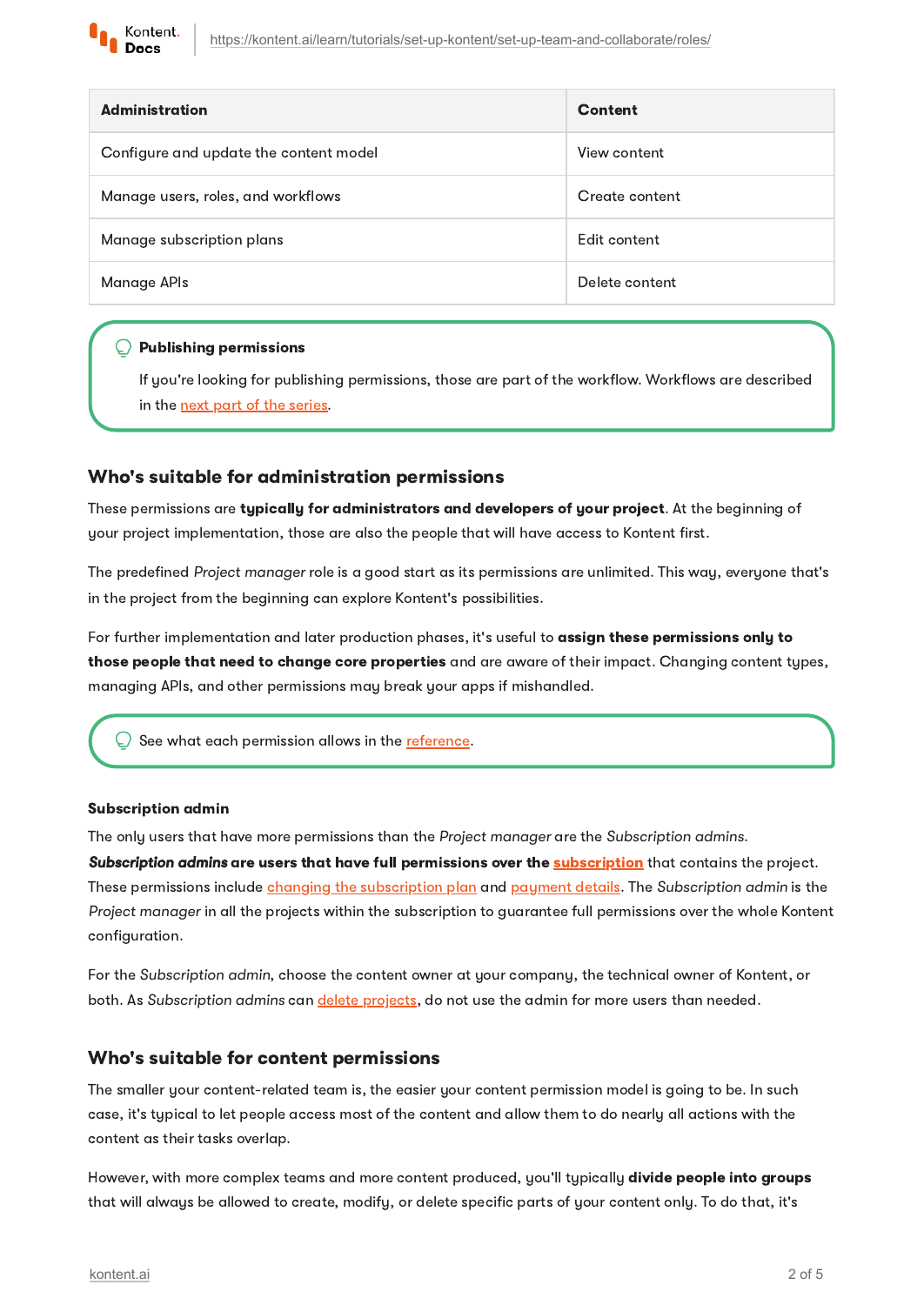

important to understand your organization and how you'd like your content teams to interact. Try to answer this list of questions:

- 1. Who's the main content creator?
- 2. What content is edited by who and when?
- What is the process of content creation? Which steps does the content go through before it's published?
- 4 What is the approval process before the content is published?
- 5. How will the respective team members collaborate? Will they be expected to pick content for editing, or will specific content be assigned to them?

Answers to those questions are now the base for your content permission setup.

#### Allow changes to assigned content only

In Kontent, you can assign content directly to users. If your team's strategy involves assigning specific tasks to specific people, you can configure that in roles as well.

For example, an external contributor, such as a translator, doesn't need to see or modify all content. You'll rather pick and choose what content the translator is supposed to work on and once complete, you will assign other content to them.

## 2. Design roles

To identify roles within a project, you might want to use a tool such as the [Responsibility](https://en.wikipedia.org/wiki/Responsibility_assignment_matrix) assignment matrix (RACI) to help you. This way, it will become clear what each role is accounted for and what their main tasks are.

When designing roles, take your [content](https://kontent.ai/learn/tutorials/set-up-kontent/content-modeling/what-is-content-modeling/) model into account as well. If suitable, you can modify the model to reflect the creation flow. The goal is to create a three-column table like this:

| <b>Role</b> | Can do | <b>Cannot do</b> |
|-------------|--------|------------------|
|-------------|--------|------------------|

Then, go through each answer you gave for the questions above and create a new row in the table or specify an existing row based on the information in the answer.

For example, from this answer:

"There are 2 team managers who review the content and manage metadata. Neither of them, however, manage the navigation. The navigation is only edited by the company's developers."

You can get two rows: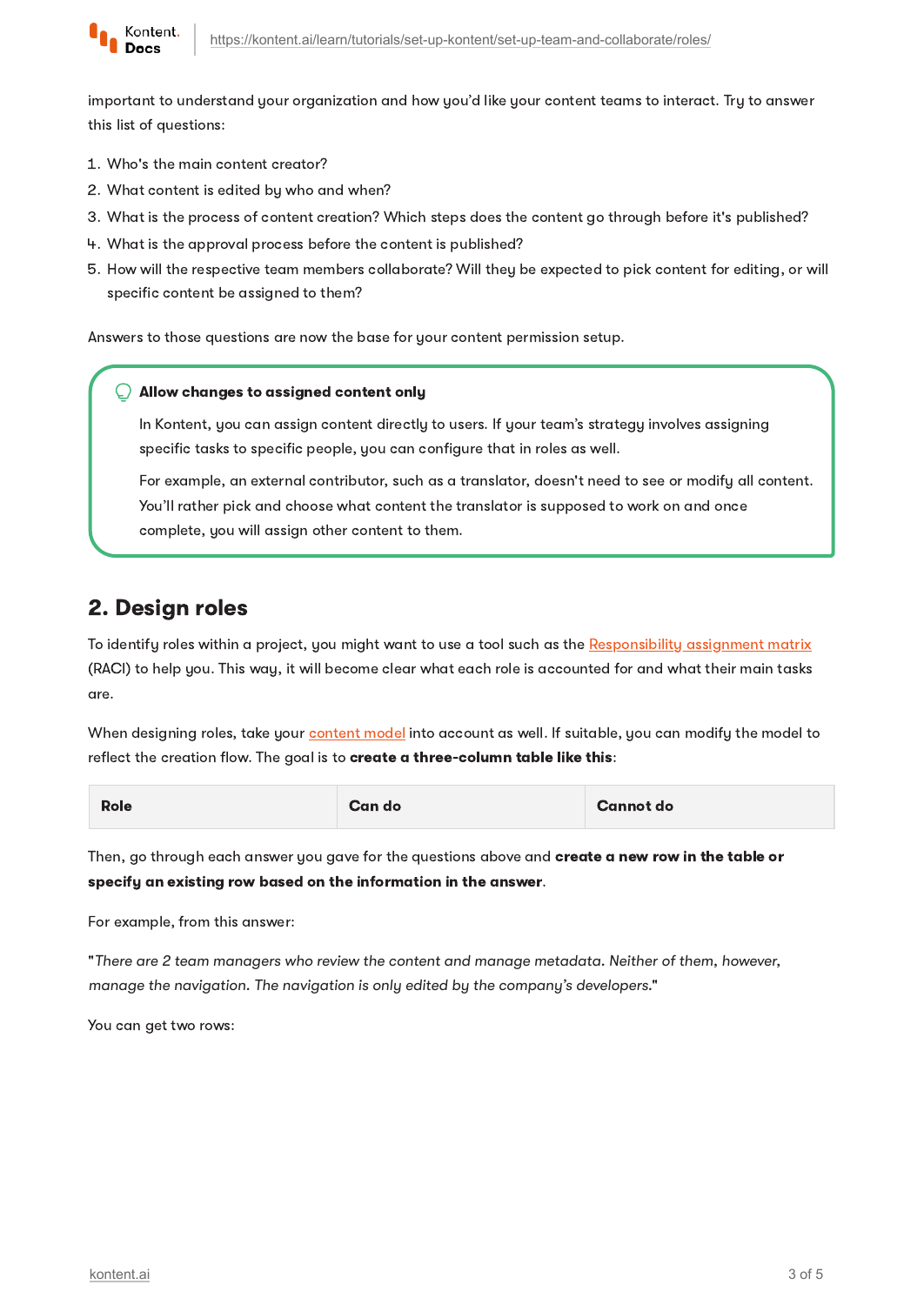

| Role              | Can do                                                 | Cannot do                                                       |
|-------------------|--------------------------------------------------------|-----------------------------------------------------------------|
| Team manager      | View, edit, create, and delete all<br>content items    | Delete, create, edit, and view metadata<br>and navigation items |
| <b>Developers</b> | View, edit, create, and delete all<br>navigation items |                                                                 |

This table says that the first role will be able to view, edit, create and delete all [content](https://kontent.ai/learn/tutorials/write-and-collaborate/create-content/introducing-content-items/) items except metadata and navigation items. They won't see those at all. The second role will be able to view, edit, create and delete all navigation items. That means that other content items won't be visible to them without having to state it in the Cannot do column.

### Role naming

There are multiple approaches you can choose from. Pick what will serve your company the most. For example, it can mimic your RBAC [model](https://en.wikipedia.org/wiki/Role-based_access_control)  $\mathbb{C}$ , it can be loosely based on the people's positions in the organization, or it can express the permissions that roles possess. You can also use a hybrid naming where you combine more approaches.

#### Based on the position in your organization

You can name your roles based on the roles people have at your company. For example, if a person is a Copywriter, you can create a Copywriter role.

The advantage of this approach is that you don't have to maintain organization charts.

The disadvantage of this approach is that often, there are exceptions. For example, a person from the team should be allowed to do more as they're the substitute of a team leader, yet they are in the same position as the others.

#### Based on role permissions

Going from the other side, you can group people based on what they're allowed to do. For example, if there are eight Copywriters and three Editors, not only can they create a soccer team, but they can also share one role, such as View, edit, create, and delete all.

The advantage of this approach is that you immediately know from the user's role, what they're allowed to do.

The disadvantage of this approach is that when changing permissions for a team, you need to go through all the users from different teams as they have the same set of permissions.

## 3. Configure roles in Kontent

Now's the time to **create all the roles in Kontent**. Go through the created table one row at a time, and create roles based on them.

While doing so, think about using **[content](https://kontent.ai/learn/tutorials/manage-kontent/content-modeling/organize-elements-with-content-groups/) groups** as well. Content groups allow you to put related content elements together and to allow specific people to work on those elements only. This can make it even easier for your colleagues to work on content while preventing them to change what you don't want them to change.